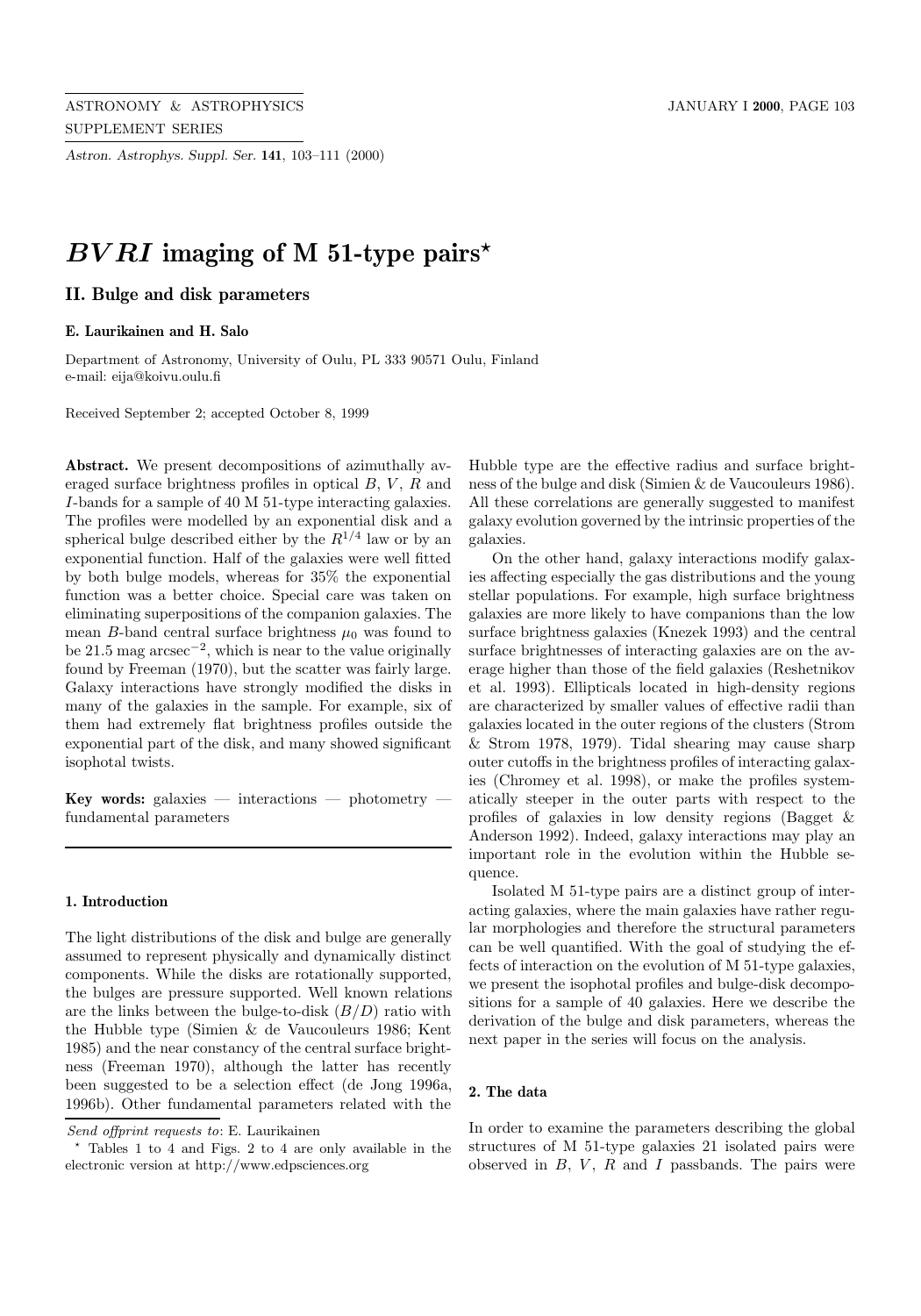selected on morphological basis, showing tidal tails and bridges and rather regular, deeply penetrating spiral arms in the main galaxy. In most of the selected pairs the companion was considerably fainter than the principal galaxy and its projected position was near the end of the bridge.

The galaxies were imaged with the 1.5 m telescope in Calar Alto, the 2.5 m Nordic Optical and 1 m Jacobus Kapteyn telescopes in La Palma, and with the 2.1 m telescope in San Pedro Martir in Baja California. In most cases the filters were in the Cousins BV RI photometric system, but if  $r$  and  $i$  were in the Thuan-Gunn system they were transformed to the Cousins system. Standard reduction techniques were used to produce the calibrated images. In the final images global variations in the sky background level were comparable with the background noise, and the magnitudes reached typically the surface brightnesses of  $26 - 27$  mag arcsec<sup>-2</sup> in the B-band. A full description of the observations and data reduction, together with  $B - V$  and  $R - I$  color maps, can be found in Laurikainen et al. (1998) (hereafter Paper I). The analysis of one of the pairs, Arp 86, together with the N-body model has been published separately (Laurikainen et al. 1993; Salo & Laurikainen 1993).

#### **3. Derivation of the global orientation parameters**

In order to determine the disk and bulge profiles we need to estimate the orientations of the galaxies, defined by the position angle PA and inclination i. The problems related to determination of these parameters have been discussed for example by Considere & Athanassoula (1982). Both kinematic and photometric determinations are faced with problems: motions of gas in the outer parts are affected by galaxy interactions, while the inner parts might have bars or oval distortions. Also the shapes of the spiral arms might have been distorted by the interaction. Even in the case of a very detailed set of observations, like for the weakly barred galaxy IC 4214 (Buta et al. 1999), kinematic and photometric orientations may deviate by even about  $10°$  both in PA and *i*; these large deviations can be explained by numerical modeling (Salo et al. 1999). In the current study two methods were used, based on visual inspection of the disk morphology:

- 1. Deprojection of the galaxies to face-on orientation;
- 2. Ellipticity of the outer contours.

Deprojection of galaxies from the plane of the sky to the face-on orientation was performed by applying an IDL routine and an example for one of the galaxies, Kar 302 A, is shown in Fig. 1. The inclination  $i = 55^{\circ}$  clearly is an overestimation, while  $i = 45^{\circ}$  is too small. The uncertainties were estimated by making deprojections with small increments in  $i$ . For some of the galaxies only an upper limit for inclination could be estimated.

Elliptical shapes of the outer isophotes were determined by fitting visually the position angle and the inclination. The fitting level was taken to be the outermost contour not showing any clear signs of perturbation by the nearby galaxy. The formal measurement errors both for the position angle and the inclination were estimated to be about 5◦. As for Arp 86, also the logarithmic form of the spiral arms was used to estimate the inclination. This method gave similar or slightly smaller values than the other two methods, but it could be applied only for a few galaxies. Note that we also measured the isophotal shapes as a function of radius (see the next Sect.). However, we prefer the above subjective method in estimation of orientation, since visual inspection enables to account the effects of spiral arms and tidal deformations better than any automatic method.

The inclinations were corrected for the thickness of the disk. We used the Hubble formula for oblate spheroids and an intrinsic axis ratio of 0.2 (Aaronson et al. 1980):

$$
i = \cos^{-1} \sqrt{1.024 b^2/a^2 - 0.042},
$$

where  $a$  and  $b$  are the major and minor axis. Note that Aaronson et al. applied the additional correction term of 3◦ to compensate for any kinematical opening along the spiral arms: due to the reasons given by Schommer et al. (1993) the correction term was not applied here.

The estimated orientations are shown in Table 1, where the values given by De Vaucouleurs et al. (1991, hereafter RC3) are also indicated. All inclinations in the table were corrected by the above Hubble formula.

The position angles and inclinations measured at the fixed B-band surface brightness level of 25 mag  $\arccos^2$ can be compared with the values given in RC3. The agreement was generally good except for some galaxies. For example, we measured  $PA = 116°$  for Arp 298 B, while RC3 gives  $PA = 54^\circ$ . However, our measurement is in agreement with PA =  $120^{\circ}$  obtained by Marquez & Moles (1994) who used deep CCD images. For Kar 179 A a superposition of field objects has probably affected the position angle given in RC3. We also suppose that the high inclination  $i = 74°$  given in RC3 for Arp 70 A may not reflect the real inclination of the disk, because the outer disk is probably strongly distorted. Our lower value  $i = 50°$  for the inner regions might therefore be more realistic.

# **4. Isophotal shapes and azimuthally averaged brightness profiles**

#### 4.1. Isophotal shapes

The radial brightness variations were analysed by fitting ellipses to the isophotes of the surface brightnesses. For this purpose an IDL program was developed, based partially on the Fourier-technique as used by Kent (1983), Jedrzejewski (1987) and Rauscher (1995). The basic difference is that we first determined a good initial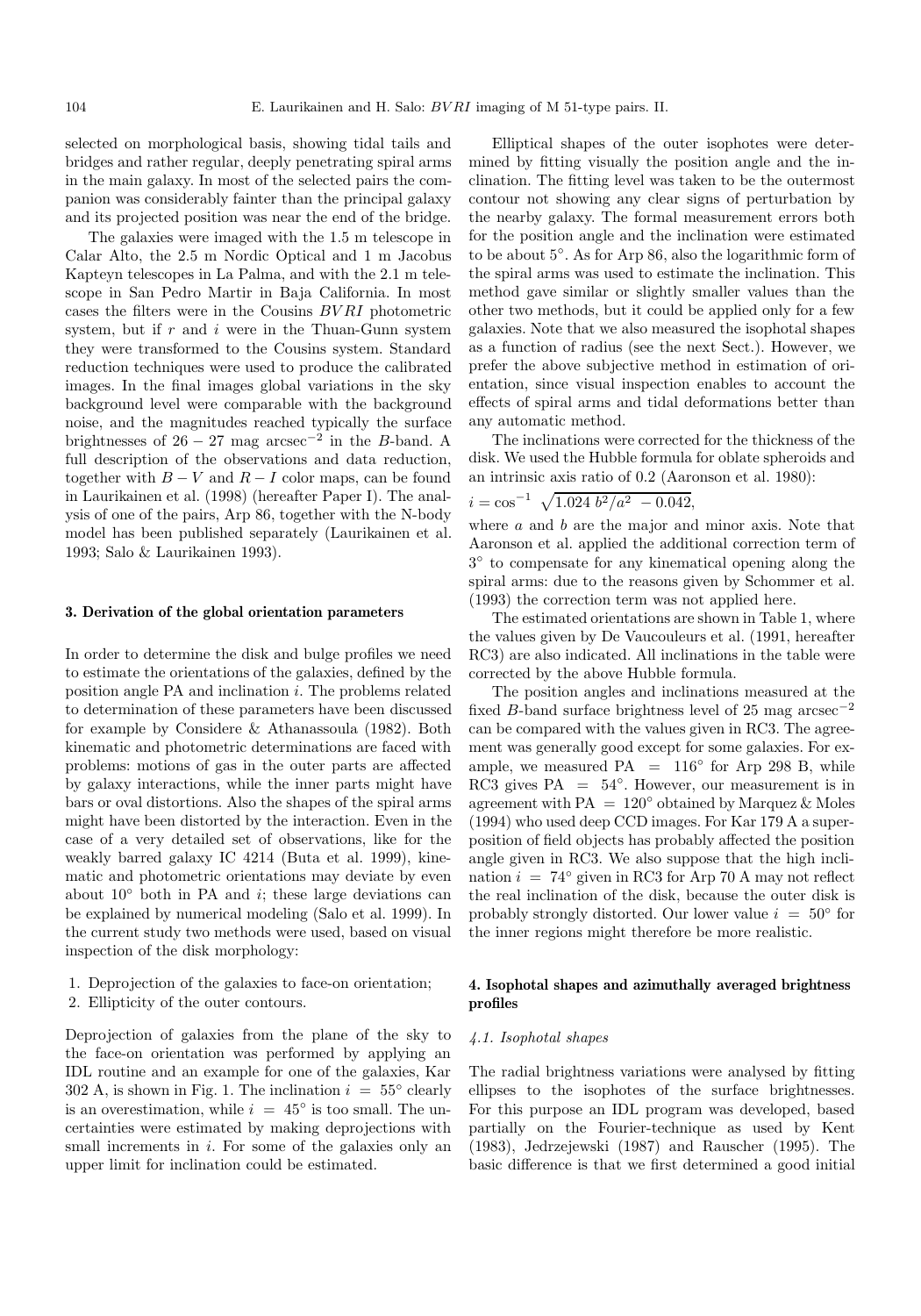

**Fig. 1.** Kar 302 A (I-band) deprojected to the face-on orientation using the position angle PA = 170◦ and inclinations  $i = 35°, 40°, 45°, 50°, 55°$  and 60°. The galaxy brightness is shown in the logarithmic scale

fit by choosing a fixed brightness level and finding the best ellipse to fit the image points at this level (method I), and only then proceeded with the Fouriertechnique

(method II).

I) Our IDL routine starts by choosing image points corresponding to a fixed brightness level. These points are fitted by an ellipse, defined by its center  $(x_c, y_c)$ , major and minor axis radii  $(a, b)$ , and major axis position angle. The fitting is done with a general least squares iteration that minimizes the sum

$$
g = \sum (x_{\rm p} - x_{\rm e})^2 - (y_{\rm p} - y_{\rm e})^2,
$$

where  $x_p$  and  $y_p$  are the image points, and  $x_e$  and  $y_e$ are the corresponding nearest points in the fitting ellipse. The fit is further polished by accepting only those pixels within 3 standard deviations from the fitted ellipse. In the program two options to select the isophote pixels are available: automatic selection within the range of the tolerance (typically 2% of the specified brightness level) or manual selection by indicating the acceptable parts of the image with mouse. The manual option is valuable for example when fitting isophotes which are strongly affected by the spiral arms in the outer parts of the galaxy. Also, in the inner parts where fewer pixels fall into the tolerance interval, we use bilinear interpolation to create at least 50 points corresponding to the given surface brightness level.

II) Once a good initial fit is obtained as described above, the program proceeds with the intensity-fit technique of Jedrzejewski (1987). It thus fixes the semimajoraxis a and fits the intensity along the ellipse with the function

$$
I = I_0 + A_1 \sin(E) + B_1 \cos(E) + A_2 \sin(2E) + B_2 \cos(2E),
$$

where  $E$  is the eccentric anomaly used to parametrize the points of the ellipse. Intensity in these sample points is calculated with bi-linear interpolation. The ellipse parameters  $x_c$ ,  $y_c$ ,  $b$  and PA are iteratively corrected according to the coefficients  $A_1$ ,  $A_2$ ,  $B_1$  and  $B_2$  and the intensity gradient along the major axis, until a good fit to  $I =$ constant is found. The criterion to stop the iteration is that the largest harmonic amplitude is less than 4% of the rms residual intensity along the ellipse. If no convergence is found, as often happens in the outer portions of the image where the intensity gradient is small, the ellipse parameters of the initial fit are taken as final values.

The error estimate for the fit parameters is made in the same manner as in Rauscher (1995), namely from the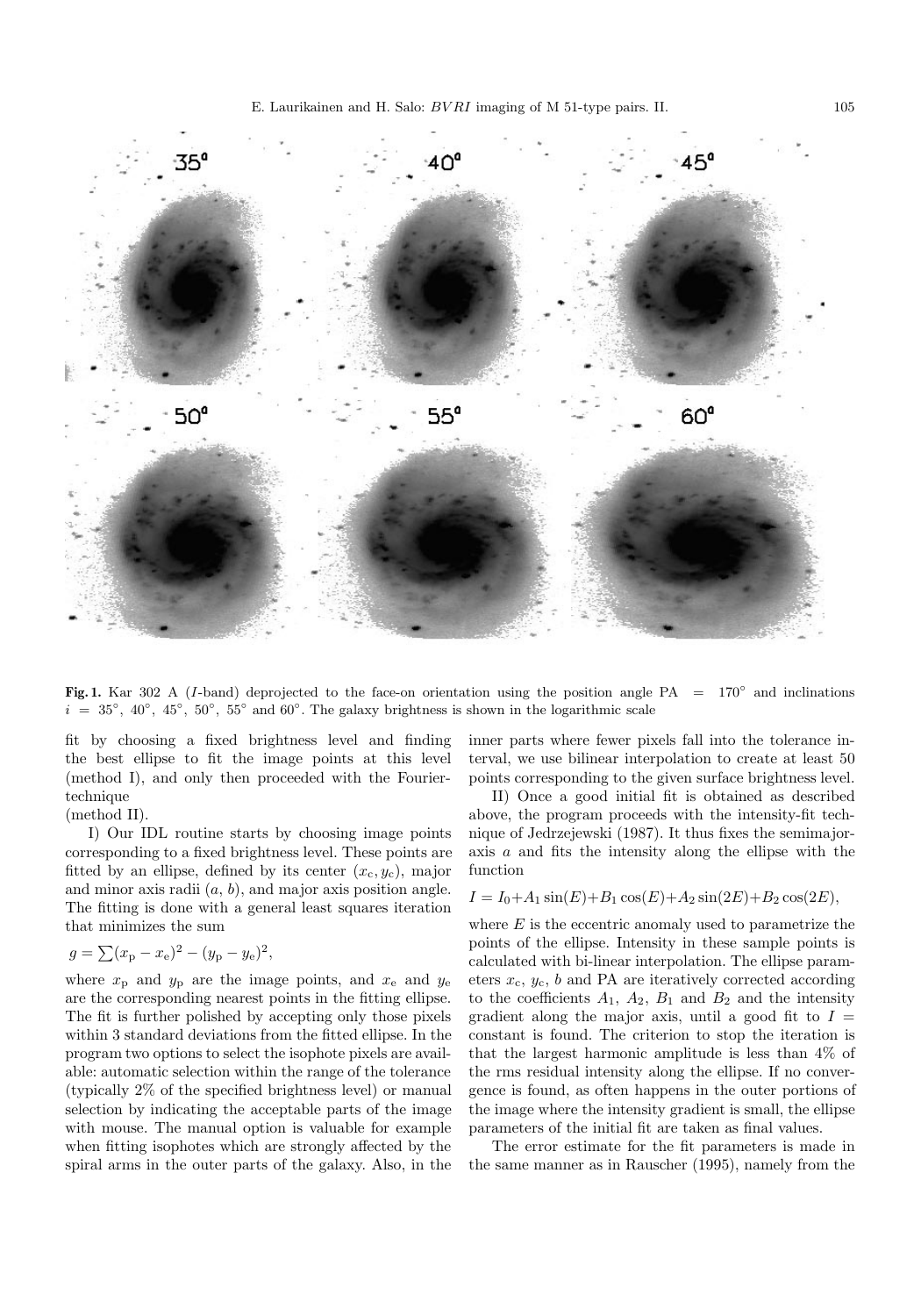errors in harmonic coefficients and the rms residual of the intensity. This error estimate is also used in the case the intensity-fit (method II) fails to converge, by applying Rauscher's error formulas for the initial fit obtained by method I.

We have tested our algorithm by measuring the position angle and ellipticity variations for NGC 4303 (using our high-resolution IR-data) and by comparing them with the published IR measurements by Rauscher (1995). We obtained reasonable ellipticities and position angles with small error bars for the whole image region  $(r < 30$  arcsec), whereas Rauscher reports good measurements only for the inner 3 arcsec, where our measurements are identical to their values. The reason for the difference is that, in contrast to our combined methods, Rauscher's method fails when no good initial guess is available. Comparison to the IRAF program "ellipse" was made using the B-band image of NGC 5905: similar results were obtained except that "ellipse" gave slightly smaller error bars than our program. The program "ellipse" is also based on the same Rauscher's method. We also tested our algorithm with the  $B$  and  $H$ -band data of the weakly barred galaxy IC 4214 (Buta et al. 1999), obtaining practically identical results as compared to the program SPRITE developed at the University of Alabama.

The isophotal parameters are shown in Fig. 2. Also marked are the PA and the ellipticity  $\epsilon = 1 - b/a$ , corresponding to our visual estimates of galaxy orientations. In most cases the visual estimations correspond to the averaged PA values in the outer parts of the disks, but there are a few exceptions for which the visually estimated value is different. For Kar 331 A this difference can be explained by a bright object in the galaxy area, whereas for Kar 296 A and NGC 5905 open spiral arms affect the automatic measurement.

# 4.2. Azimuthally averaged profiles

For computing the intensity profiles the standard approach was followed. Instead of fitting ellipses to the isophotes, fixed inclination and position angle were used and the mean intensities were calculated in elliptical annuli evenly distributed in radius. The algorithm included automatic elimination of foreground stars. Identification of the data points contaminated by star light was based on pixel values exceeding the mean value in the annulus at least by 2-4 standard deviations, depending on the image.

Interacting galaxies have the additional problem that they are sometimes superimposed by the nearby galaxies. Therefore the fitting routine includes the possibility to compensate the affected data points with the mean values of the good pixels in the same annulus. The excluded area is specified by radius and position angle intervals.

Figure 3 shows the measured azimuthally averaged profiles. No corrections for Galactic or internal extinction

or seeing were applied. The sources of error in the surface brightnesses were taken to be the background noise and the global variations in the sky level, taken to be the difference between the minimum and maximum sky brightnesses divided by four. The latter is somewhat smaller than used for example by de Jong (1996b), but on the basis of our tests with synthetic data it is still probably an overestimation for the true uncertainties due to sky variations.

In the literature deep intensity profiles were found for three galaxies common with our sample: NGC 5905, Arp 87 A and Kar 302 A. For NGC 5905 our profiles were identical with the  $B, V$  and  $R$  profiles by Wozniak et al. (1995), whereas in the I-band there was a half magnitude shift, which may be related to the large amount of processing of the I-image by them: Wozniack et al. had strong interference fringes in the I-frame so that additional correction frames had to be used. The comparison was made to the surface brightness level of 24 mag arcsec<sup>-2</sup> in the B-band. For Arp 87 A our V -profile was identical with that by Gavazzi & Randone (1994) who had the same limiting surface brightness as we did. Also, for Kar 302 A our I-profile was identical with the profile by Heraudeau & Simien (1996) to the distance of about 80 arcsec, after which there was a half magnitude shift. This shift is most probably caused by uncertainties in the sky subtraction. We note that both Arp 87 A and Kar 302 A were observed during the run in Calar Alto in 1992, for which campaign an additional correction of 0.6 mag to the zero points was applied in Paper I. The correction was done by comparing with the magnitudes in RC3, which are generally based on lower quality data than the above CCD- observations by Wozniak et al. and Gavazzi and Randone. Therefore the correction applied in Paper I should NOT be applied. In the literature intensity profiles can be found also for Arp 298 A, Kar 125 A and B and NGC 5908 (Kotilainen et al. 1993; Marquez & Moles 1996; de Robertis et al. 1998), but as their data occupy only the high surface brightness parts of the profiles no comparisons were done.

Table 2 provides information similar to that generally given in galaxy catalogues.  $R_{25}$  is the radius and  $m_{25}$  the integrated apparent magnitude measured within the isophote having a surface brightness of  $\mu_B = 25$  mag arcsec<sup>-2</sup>. The parameters  $r_e$  and  $\mu_e$  are the effective radius and surface brightness in units of arcsec and mag  $\arccos^{-2}$ , respectively. Also shown are the total integrated apparent magnitudes and the B-band absolute magnitudes after correcting for redshift and Galactic extinction. The standard correction terms are from RC3. Internal extinction corrections are much more difficult to assess and were not considered. The total magnitudes were in most cases derived by extrapolating the exponential profiles to infinity. However, as some of the galaxies had flat regions outside the exponential parts of the profiles this extrapolation was not done. Note that the total magnitudes in Table 1 are not necessarily the same as in Paper I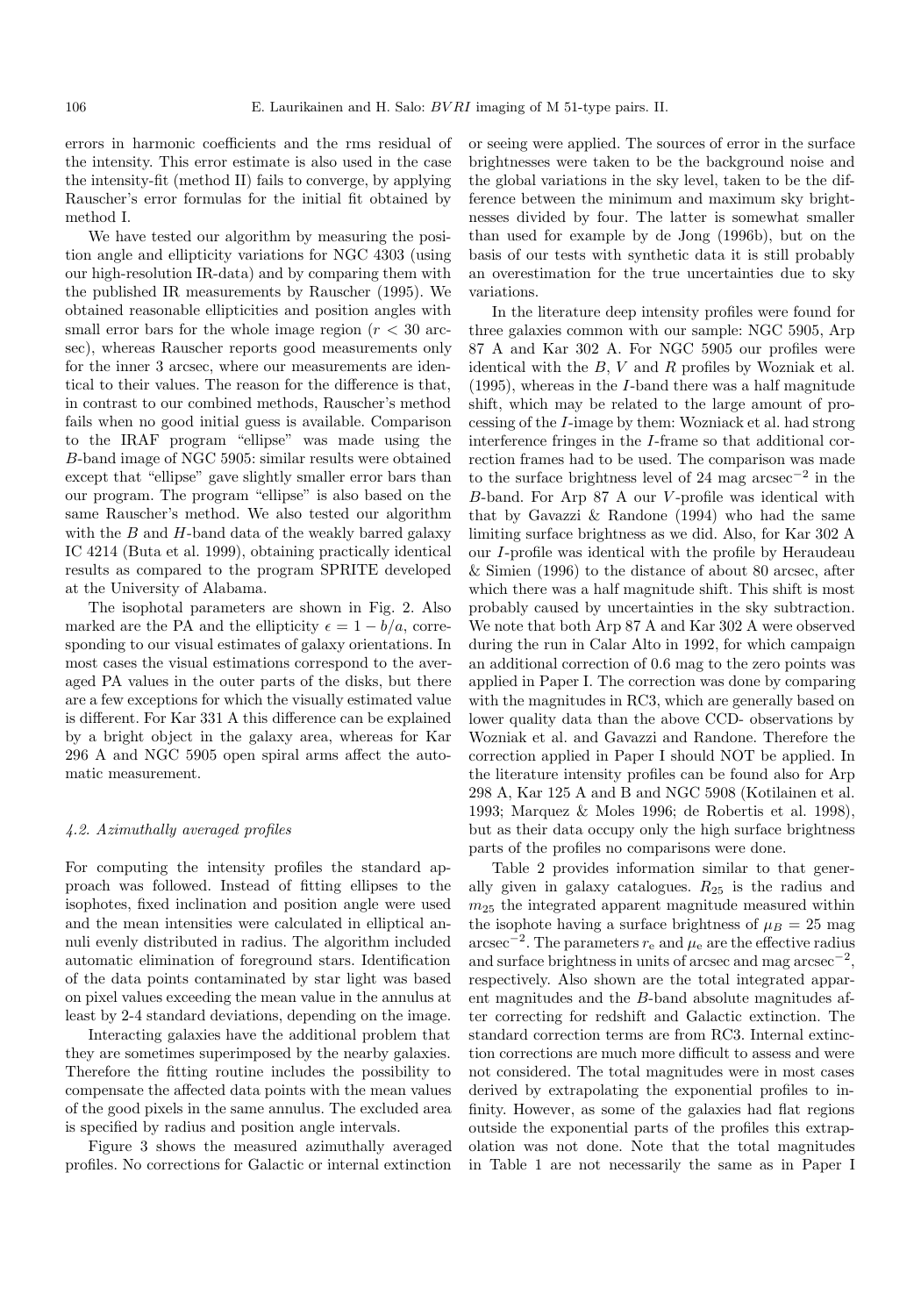(its Table 4), where the magnitudes were measured by single apertures without correcting for the superpositions of the nearby galaxies or extrapolation to infinity.

The error bars for  $\mu_{\rm e}$  were estimated from the global variations in the sky level and by taking into account the background noise, whereas for  $R_{25}$  and  $r_{e}$  they were estimated from the uncertainties in the surface brightnesses. The error limits for integrated magnitudes include the magnitude zero-point errors and the background noise.

The  $R_{25}$  radii in the B-band were compared with the values given in RC3. Our measurements did not show any systematic shift as compared to the RC3 values, but measurements for individual galaxies in many cases disagreed, typically by 5−30%. One of the cases with large difference was NGC 5905, for which we obtained  $R_{25} = 89''$  whereas RC3 gives  $R_{25} = 119''$ . The value we obtained is reasonable, because our profile was identical with that measured by Wozniak et al. (1995) in the region common with their measurement. In general CCD-images are a more accurate way of measuring the bulge and disk parameters than the aperture photometry often used in RC3.

## **5. Bulge-disk decomposition**

#### 5.1. The model components

Galaxy surface brightness profiles are generally well represented by an exponential disk and a spherical bulge, although bars, ovals, star forming regions and thick disks may cause additional structures (Bahcall & Kylafis 1985; Bagget et al. 1998 and references therein). The formula for the exponential light profile in flux units is:

 $\Sigma(r)=\Sigma_0 \exp(r/h),$ 

and in magnitudes:

$$
\mu(r) = \mu_0 + 1.068r/h,
$$

where  $\Sigma_0$  is the central surface intensity ( $\mu_0$  in magnitude units) and  $h$  is the scale length. Characteristic for the Freeman type II (Freeman 1970) profile is that the data dips below the exponential model. In fact, Kormendy (1977) first showed that at least empirically the innertruncated exponential function can better fit this kind of profiles. Recently truncated exponentials have been successfully applied to several spiral galaxies by Bagget et al. (1998). Therefore we also used the inner truncated exponential of the form:

$$
\Sigma(r) = \Sigma_0 \exp(-r/h - (r_h/r)^n),
$$

where  $r_h$  is the radius of the central cutoff of the disk and  $n = 3$  as suggested by Kormendy (1977).

Successful fits to the bulges of spiral galaxies have been obtained by Hubble law (Hubble 1930), King model (King 1966), de Vaucouleurs  $R^{1/4}$  law (de Vaucouleurs 1948), by a generalized version of de Vaucouleurs' law  $R^{1/n}$  (Caon et al. 1993; Andreakis et al. 1995) and by an exponential

function (Kent et al. 1991; Andreakis & Sanders 1994; Bagget et al. 1998). Kormendy has shown that for elliptical galaxies the Hubble, King and  $R^{1/4}$  models describe approximately the same physical quantities. The most generally used function for bulges is the  $R^{1/4}$  law, but exponential functions have also been largely applied. In order to better compare with the bulge-disk decompositions presented for spiral galaxies by other authors we applied both the  $R^{1/4}$  law and the exponential function. The  $R^{1/4}$  law takes the form of:

$$
\Sigma(r) = \Sigma_{\rm e} \exp(-7.67 \left[ (r/r_{\rm e})^{1/4} - 1 \right]),
$$

$$
\mu(r) = \mu_{\rm e} + 8.325[(r/r_{\rm e})^{1/4} - 1],
$$

where  $\Sigma_e$  is the effective surface intensity ( $\mu_e$  in magnitudes) and  $r_{e}$  the effective radius of the bulge.

A less commonly used function to fit the brightness profiles of the bulges, but often used in dynamical galaxy models, is the Plummer sphere with projected surface density

$$
\Sigma(r) = \Sigma_{\rm p} / (1 + (r/h_{\rm p})^2)^2
$$
,

which was here applied for testing purposes (for Plummer sphere  $r_e \approx 1.3 h_p$  and  $\Sigma_e \approx 0.29 \Sigma_p$ ).

#### 5.2. Fitting procedure

Our method of decomposing the bulge and disk components in the luminosity profiles resembles the procedure first advocated by Kormendy (1977) and later by Boroson (1981). The initial parameters of the profiles are first guessed after which the program iteratively solves the parameter values. The fitting to the data was accomplished by minimizing the weighted rms deviation of the data from the fit:

$$
\chi^2 = \sum w_i \ (\Sigma_i - \Sigma_{\text{fit}})^2,
$$

where  $\Sigma_i$  and  $\Sigma_{\text{fit}}$  denote the measured and modelled surface brightnesses. The main difference to Boroson (1981) is that here the fits to the bulge and disk are made simultaneously, rather than attempting to decompose with successive pairwise iterations. The IDL-routine "curfit" was applied: it uses gradient-expansion algorithm to compose a non-linear least squares fit to a user supplied function. Iterations were performed until the chi-square changed by less than 0.1%.

The weighting function to the data points can be selected either on the purposes to give more weight to the inner portions where the intensities are high or to the lower surface brightnesses describing larger areas, both alternatives being equally well motivated. A commonly used weighting function uses the variance of the intensity measurement as the basis, with the weight of the  $i<sup>th</sup>$  point being:

$$
1. \, w_i = 1/\sigma_i^2,
$$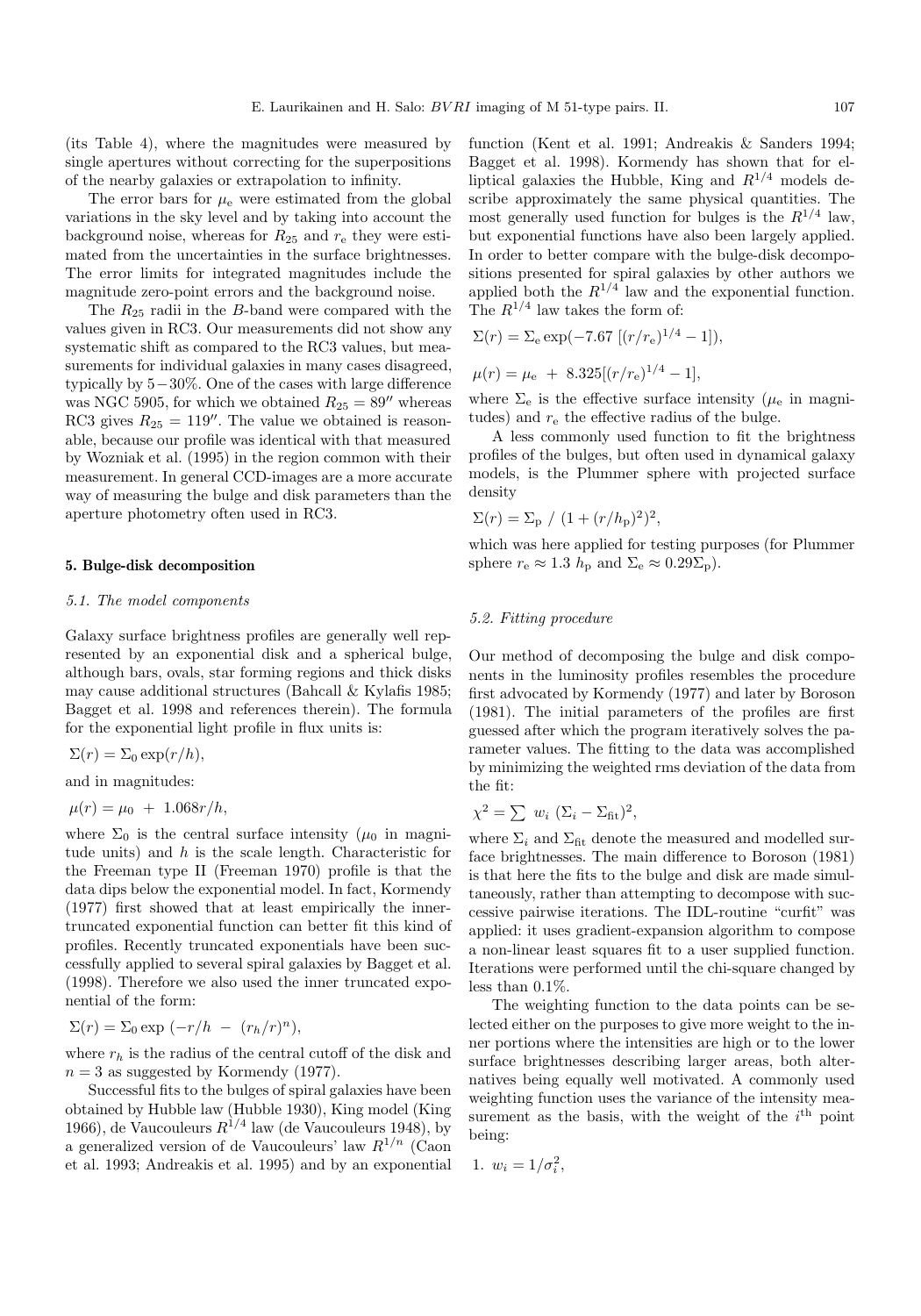where  $\sigma_i^2$  is the variance of the *i*<sup>th</sup> point (Bevington 1969). For Poisson statistics  $\sigma_i^2 \propto \Sigma_i$  and we use consequently  $w_i = 1/\sum_i$ . This weighting function has been used for example by Bagget et al. (1998) and by de Jong (1996a), while in most studies the used weighting function has not been stated.

In order to test the effects of different weighting functions on the bulge and disk parameters three other choices were applied:

2.  $w_i$  = constant,

$$
3. \; w_i \; = \; 1/\Sigma_i^2,
$$

4.  $w_i = 1/\Sigma_{\text{annulus}}$ 

where  $\Sigma_{\text{annulus}}$  is the total flux within each measured elliptical annulus in the profile. The first and the third weighting functions give more weight to the lower surface brightnesses, whereas the second and fourth functions stress the inner parts of the profile. We also performed unweighted fits in magnitude units, corresponding to  $\chi^2 = \sum_{i=0} (\mu_i - \mu)^2$ . The fit performed with the function  $w_i = 1/\Sigma_i^2$  applied to the data in flux units closely corresponds to the fit performed in magnitude units.

The effects of various weighting functions were studied by running the bulge-disk decomposition routine for a few high quality brightness profiles (NGC 5908 and Arp 87 B) by applying all the above weighting functions. The decomposition routine was first applied to the original data and then to the profiles in which noise  $(10\% - 30\%)$  was added and then the two measurements were compared. The best weighting function, in a sense that it resulted in the smallest variation between the two measurements, was  $w_i = 1/\sum_i^2$ . While applying the fits to the data in magnitude units without any weighting function, even more stable results were obtained. In this study the last alternative was used.

To account for the effects of seeing the model profiles were convolved with a Gaussian Point Spread Function (PSF) by using the dispersion  $\sigma$  measured from the foreground stars for each individual frame (see Table 3, Col. 3). The azimuthally averaged profile, convolved by seeing, can be described as:

$$
\sum_{s}(r) = \sigma^{-2} \exp(-r^2/2\sigma^2)
$$

$$
\int \Sigma(x) I_0(xr/\sigma^2) \exp(x^2/2\sigma^2) x dx
$$

where  $\Sigma(r)$  is the intrinsic surface brightness profile,  $\sigma$ the dispersion of the Gaussian PSF and  $I_0$  the zero-order modified Bessel function of the first kind (Pritchet & Kline 1981). Eventhough seeing affects most heavily the bulge, our algorithm applies correction also for the disk model functions.

To get an estimate of the goodness of the fit we used the unweighted magnitude residuals:

$$
\triangle^2 = \sum (\mu_i - \mu_{\text{fit}})^2 / N,
$$

where  $\mu_i$  is the profile value,  $\mu_{\text{fit}}$  the calculated fitted value and N is the number of data points.

#### 5.3. Fitting the data

The following combinations of the fitting functions were applied:

- 1. de Vaucouleurs' bulge + exp. disk (model 1),
- 2. exp. bulge  $+$  exp. disk (model 2),
- 3. de Vaucouleurs' bulge + truncated exp. disk (model 3),
- 4. exp. bulge  $+$  inner truncated exp. disk (model 4), and
- 5. Plummer bulge  $+$  exp. disk (model 5).

The models 1 and 2 were applied for most of the galaxies and the resulting parameter values for the bulge and disk are shown in Tables 3 and 4. No corrections for inclination or Galactic or internal extinction were applied. The parameters characterizing the disk are the central surface brightness  $\mu_0$ , the scale length h and the effective surface brightness and radius  $\mu_e$  and  $r_e$  (on the left in the tables), while the bulge is characterized by the effective parameters  $\mu_{\rm e}$  and  $r_{\rm e}$  (on the right in the tables). Also the resulting bulge-to-disk total flux ratio  $B/D$  is shown. Before decomposing the brightness profiles they were generally rebinned outside the bulge regions. Some of the profiles showed strong deviations from exponential disks having bumps above the theoretical profiles. This kind of profiles were fitted by excluding the strong structures. The structures are probably caused by vigorous star formation or by some other component not part of the flat disk, so that excluding them probably made the rms deviations to better reflect quality of the fits to the true disks. We noticed in Sect. 4.2 that some of the profiles were extremely flat in the outer portions. This kind of flat profiles cannot be modelled for example by a second exponential function, because that would cause infinitely large disks. Therefore we decided to exclude the flat outer parts from the profile fits. Some of the images of Arp 296 were saturated in a few nuclear pixels so that the innermost parts of their profiles were excluded from the fit. The decomposition was not applied for NGC 5908 seen almost edge-on, because deprojecting the galaxy to face-on would artificially stretch the spherical bulge.

The bulge-disk decompositions are presented in Fig. 4 so that only the best fitting decompositions, generally in the R-band, are shown. The seeing effect has been discussed in detail by Bagget et al. (1998) who pointed out that the errors due to seeing largely depend on the size of the seeing disk compared with the parameters of the fits. According to them the effective radius changes  $1\% - 40\%$ when seeing has been changed  $1 - 7$  arcsecs. In our case,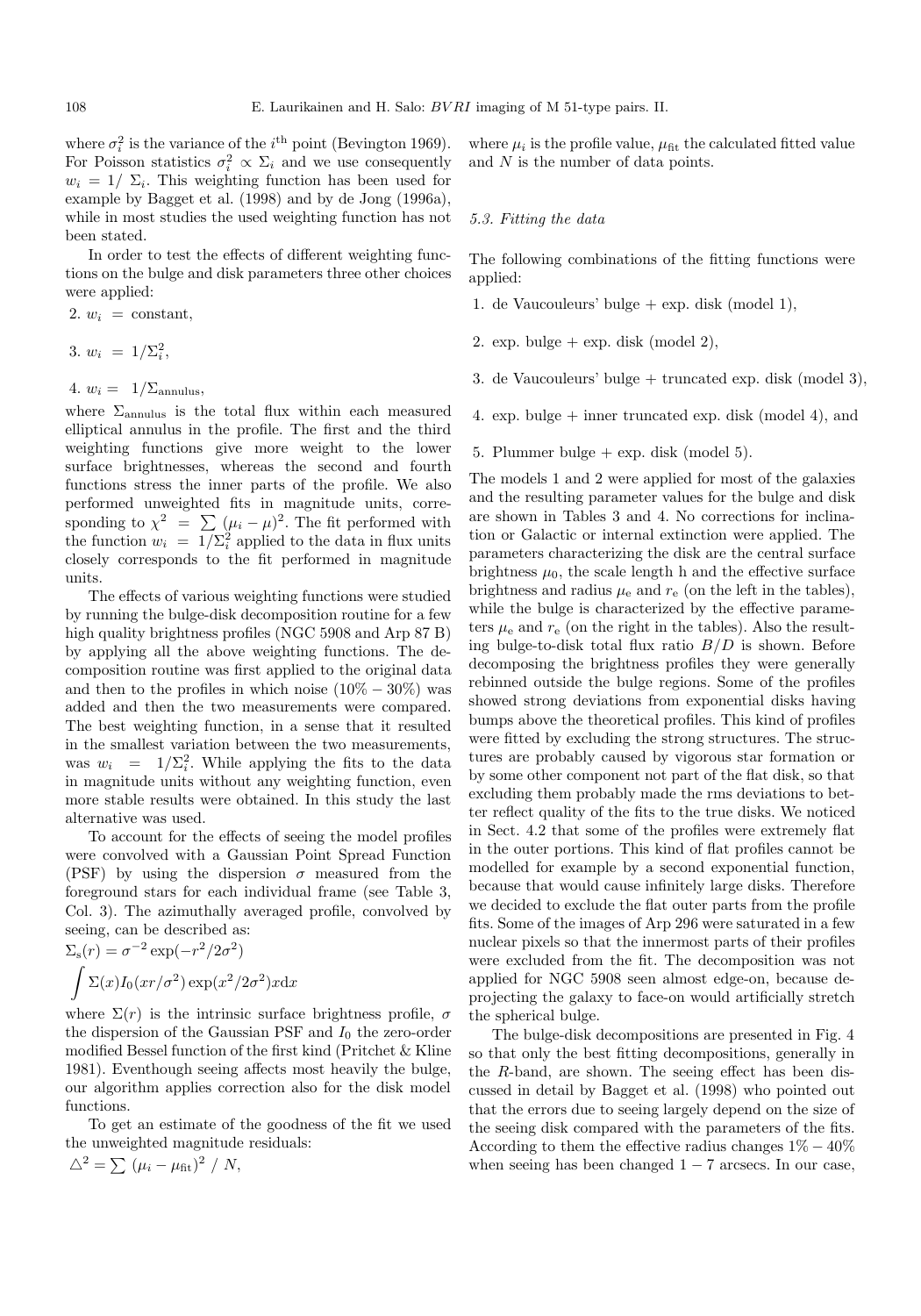

**Fig. 5.** Comparison of the bulge-disk decompositions with different bulge models for Kar 203 B in the V-band: the  $R^{1/4}$  law (deV), Plummer bulge (Plum) and an exponential function (E)

for example, without correcting the 1.5 arcsec seeing observed for Arp 87 B, would cause 10% error to the effective radius for both the bulge and the disk, 3% error to the scale length, and less than 1% error to the central surface brightness of the disk.

#### 5.4. Error analysis

#### 5.4.1 Measurement errors

The most important source of error was the global variations in the sky brightnesses. These uncertainties were estimated by adding the sky level error (estimated as explained in Sect. 4.2) to the original profiles and the measurements were repeated. The differences of the two measurements then gave the errors shown in Table 5. The errors were measured for all profiles, while in the table only the mean values in each band for the two bulge models are shown. As expected, the central and effective surface brightnesses are barely affected, and the uncertainties for the effective radii of the disk are similar for the two bulge models. The errors for the effective radii of the bulge are 5−10% by model 1, while by model 2 they are only half of that. Also, the uncertainties of the  $B/D$  ratio are higher when model 1 is applied.

The zero-point errors of the flux calibration were  $0.009 - 0.1$  mag arcsec<sup>-2</sup> so that their contribution to the bulge and disk parameters are negligible.

### 5.4.2 Fitting errors

The standard deviations of the fits were considerably smaller than for example the uncertainties due to sky variations. In fact, a more useful way of estimating quality of the fits is to look at the values of the unweighted rms residuals. By taking the mean  $\triangle$  for all the fits performed by one method a quite small mean value  $\langle \Delta \rangle$  =  $0.12 \pm 0.05$  mag was obtained. The bulge model used did not affect the result. Also, while excluding bad fits from the statistics the mean  $\triangle$  was not significantly changed.

The effect of the weighting function to the bulge-disk decomposition has not been previously studied although it may contribute significantly to the uncertainties of the derived parameters. We applied all the weighting functions explained in Sect. 5.2 to the brightness profiles of NGC 5908 and Arp 87 B and compared the measured parameter values to those obtained by the fits made to the unweighted data in magnitude units. For the central surface brightnesses the resulting relative differences were less than 1.5%. However, for the scale lengths the weighting function was more important: depending on the function applied the difference varied between  $0.5 - 20\%$ , and as expected were smallest for the weighting function  $w_i = 1/\Sigma_i^2$ .

#### 5.4.3 Comparison of the models

Our third estimate of the decomposition uncertainties was to compare the fits performed by the two bulge models,  $R^{1/4}$  law and the exponential function. The comparisons in the B-band are shown in Table 6, where the mean parameter values with their standard deviations are shown. In the comparison only those galaxies were used for which good fits were obtained by both bulge models.

It is obvious that changing the bulge fitting model affects mostly the parameters of the bulge, while the parameters of the disk are maintained rather similar. Indeed, mean  $r_{\rm e}$  for the bulge was affected even 4.2 arcsec, the fitting model thus being the largest source of uncertainty for this parameter. The bulge model was less important for the parameters of the disk, for example, the central and effective surface brightnesses were hardly affected. The  $B/D$ ratio was most dramatically affected, which is well understandable, as the  $R^{1/4}$  law function extends to a much larger radii than the exponential function. This is demonstrated for Kar 203 B in Fig. 5, where the application of the Plummer bulge is also shown. In fact, the Plummer bulge could for some cases be a very reasonable choice, especially for galaxies with rather large bulges.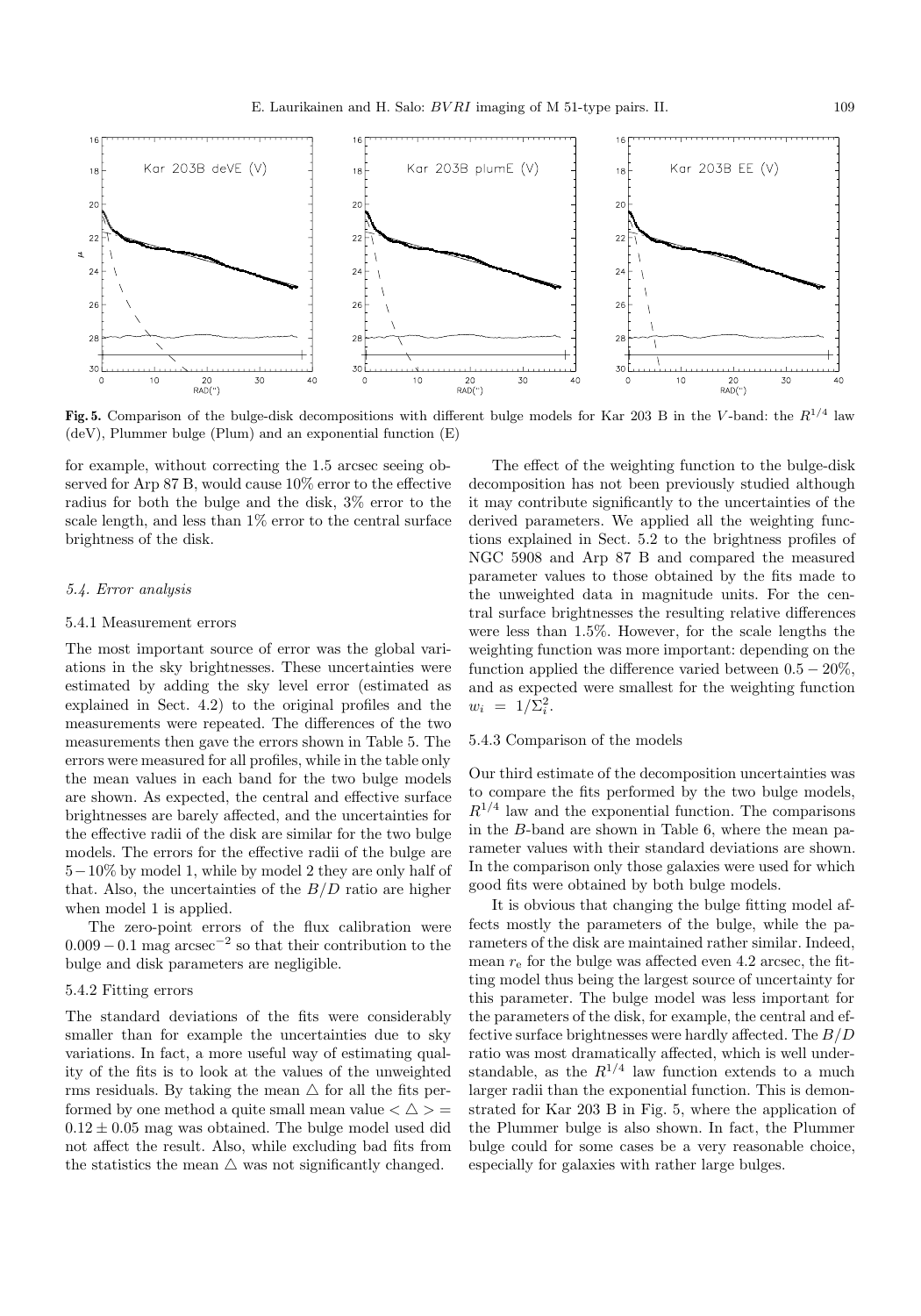| Filter  | $\Delta\mu_0$ | $\Delta h$ | $\Delta m\mu_{\rm e}$ | $\Delta\mu_{\rm e}$ | $\Delta r_{\rm e}$ | $\Delta m\mu_{\rm e}$ | $\Delta\mu_{\rm e}$ | $\Delta r_{\rm e}$ | (B/D)<br>Δ |
|---------|---------------|------------|-----------------------|---------------------|--------------------|-----------------------|---------------------|--------------------|------------|
| model 1 |               |            |                       |                     |                    |                       |                     |                    |            |
| B       | 0.10          | 0.35       | 0.10                  | 0.10                | 0.43               | 0.12                  | 0.10                | 0.88               | 0.21       |
| V       | 0.05          | 0.21       | 0.07                  | 0.06                | 0.30               | 0.12                  | 0.13                | 0.53               | 0.13       |
| R       | 0.04          | 0.14       | 0.06                  | 0.04                | 0.21               | 0.05                  | 0.06                | 0.45               | 0.07       |
| I       | 0.07          | 0.27       | 0.08                  | 0.08                | 0.51               | 0.05                  | 0.05                | 0.46               | 0.14       |
| model 2 |               |            |                       |                     |                    |                       |                     |                    |            |
| B       | 0.10          | 0.57       | 0.09                  | 0.09                | 0.74               | 0.05                  | 0.06                | 0.13               | 0.05       |
| V       | 0.06          | 0.29       | 0.06                  | 0.06                | 0.42               | 0.07                  | 0.07                | 0.13               | 0.01       |
| R       | 0.03          | 0.17       | 0.03                  | 0.05                | 0.26               | 0.02                  | 0.04                | 0.08               | 0.07       |
| I       | 0.07          | 0.32       | 0.06                  | 0.06                | 0.47               | 0.02                  | 0.03                | 0.07               | 0.02       |

**Table 5.** Uncertainties in the derived parameters due to sky variation error

**Table 6.** Comparison of models 1 and 2 in B-band

| Parameter              | model 1        | model 2        |
|------------------------|----------------|----------------|
| $\mu_0$ (disk)         | $21.5 \pm 0.7$ | $21.5 \pm 0.7$ |
| $h$ (disk)             | $7.9 \pm 4.3$  | $8.8 \pm 4.2$  |
| $m\mu_{\rm e}$ (disk)  | $21.9 \pm 0.7$ | $21.8 \pm 0.6$ |
| $\mu_{\rm e}$ (disk)   | $23.3 \pm 0.7$ | $23.2 \pm 0.6$ |
| $r_{\rm e}$ (disk)     | $13.0 \pm 7.2$ | $14.3 \pm 6.8$ |
| $m\mu_{\rm e}$ (bulge) | $21.0 \pm 1.3$ | $19.9 \pm 1.1$ |
| $\mu_{\rm e}$ (bulge)  | $23.0 \pm 1.3$ | $21.3 \pm 1.1$ |
| $r_{e}$ (bulge)        | $6.7 \pm 4.7$  | $2.5 \pm 1.6$  |
| B/D                    | $0.9 \pm 0.7$  | $0.3 \pm 0.3$  |

## 5.5. Comparison with previous bulge-disk decompositions

Bulge-disk decompositions for Arp 70 A and B, Kar 64 A and B, and Arp 298 B, common with our sample, have been made by Reshetnikov et al. (1996) in the R-band by applying the  $R^{1/4}$  law for the bulge and an exponential function for the disk. Their fitting method is similar to ours, but contrary to us they did not apply any seeing correction or try elimination of the contributions of the companion galaxies to the brightness profiles. For Arp 298 B the profile by Reshetnikov et al. (1996) does not extend to the exponential part of the disk so that comparison was not made. For the galaxies Arp 70 A and B both  $\mu_0$  and h for the disk and  $\mu_e$  for the bulge determined by us were quite different from their values. For example, for Arp 70 A Reshetnikov et al. give  $\mu_0 = 23.1, h = 12.9$ and  $\mu_e = 22.1$ , whereas we obtained  $\mu_0 = 20.1$ ,  $h = 5.8$ and  $\mu_{\rm e}$  = 21.6. Evidently the differences, especially for the disk scale length and the central surface brightness, are very large. The reason to the difference is that while Reshetnikov et al. fitted the whole observed profile, we used only the non-flattened part of the profile. We remind that Arp 70 A is one of those galaxies in our sample which has nearly constant surface brightness outside the exponential part of the disk. For Kar 64 A and B our fitting regions were considerably larger than those by Reshetnikov et al. This together with the seeing effect may explain the small differences between the two bulge-disk decompositions. It is also worth noticing that contamination by

the light of the companion mainly affects the lower surface brightnesses and therefore can modify the parameters derived for exponential disks.

Bulge-disk decompositions for the galaxies Kar 125 A and Arp 298 A have been performed by Marquez & Moles (1996) and by Kotilainen et al. (1992), but as their data do not cover the exponential parts of the disks no comparison was made.

### **6. Summary**

We have presented azimuthally averaged radial brightness profiles and isophotal shapes for 40 M 51-type interacting galaxies in  $B, V, R$  and I bands. Also, in order to quantify the characteristics of the bulge and disk components, bulge-disk decompositions were performed. Three of the galaxies, Arp 298 A, Arp 218 A and Kar 203 A, show Freeman type II profiles. This kind of galaxies often have outer rings (Bagget et al. 1998) which is the case also for the Seyfert galaxy Arp 298 A. On the other hand, Kar 203 A is a peculiar galaxy for which the Freeman type II profile is most probably related to the extremely bright, almost point-like source near to the nucleus.

Most of the galaxies in our sample have typical surface brightness profiles with a nearly exponential outer disk, but quite many of them also showed peculiar characteristics. Namely, six of the galaxies, Arp 70 A and B, Arp 82 A and B, Arp 87 A and Kar 404 A had flat brightness